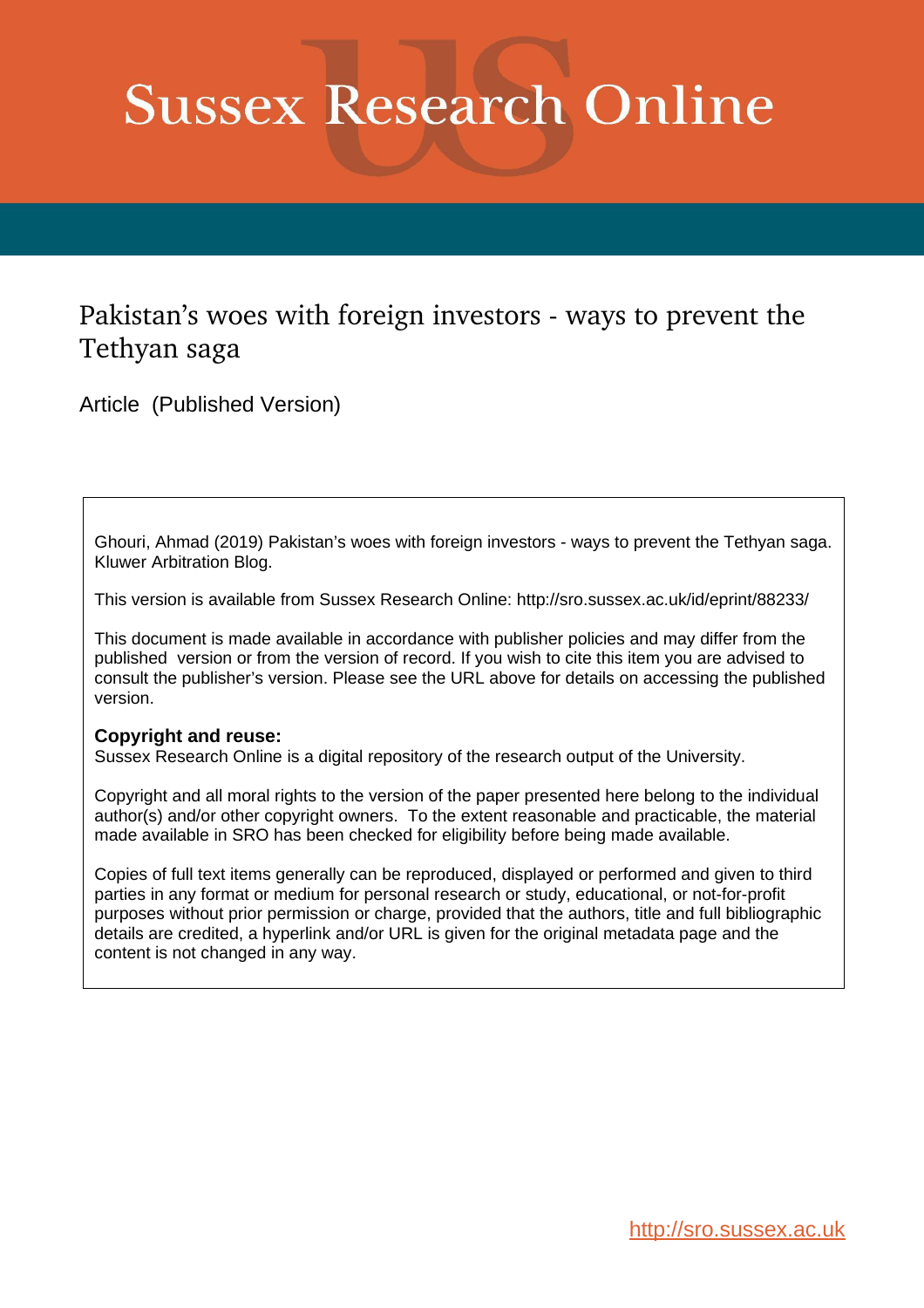## **Pakistan's Woes with Foreign Investors – Ways to Prevent the Tethyan Saga**

#### **Kluwer Arbitration Blog**

November 18, 2019

#### Ahmad Ghouri (University of Sussex)

*Please refer to this post as: Ahmad Ghouri, 'Pakistan's Woes with Foreign Investors – Ways to Prevent the Tethyan Saga', Kluwer Arbitration Blog, November 18 2019, http://arbitrationblog.kluwerarbitration.com/2019/11/18/pakistans-woes-with-foreigninvestors-ways-to-prevent-the-tethyan-saga/*

#### **Introduction**

In July this year, an International Centre for Settlement of Investment Disputes (ICSID) based arbitration tribunal ordered the Government of Pakistan (GOP) to pay a massive \$5.8 billion to Tethyan in compensation. The legal battle between Tethyan and GOP started in 2011 when GOP refused to grant a mining lease to Tethyan after it had allegedly invested more than \$220 million to discover copper and gold reserves in Reko Diq town in Baluchistan, Pakistan. After the ICSID tribunal's decision, the GOP first announced that it will try to settle with Tethyan. However, the GOP is now reportedly seeking to review the tribunal's decision in accordance with ICSID's investment arbitration procedures after Tethyan moved a US court for enforcement of the award. The legal battle for Pakistan continues although millions have already been spent on legal costs from the public purse.

In the past, the GOP has been involved in at least 13 other high-stake disputes with foreign investors, including recently with Agility and Progas, where many more millions must have been spent in legal costs or compensation. These costs are of course in addition to losing these existing investments by entering into disputes with investors, and the loss of country's repute as an investor-friendly destination. Additionally, disputes taken by foreign investors to ICSID arbitration are difficult to manage by governments where tribunals, in accordance with their perceived mandate, are focused on resolution of the existing dispute, and payment of compensation should it be necessary, and not on maintaining working relationships between the disputing parties.

#### **Preventing investment disputes**

As the GOP wants to promote foreign direct investment (FDI) to boost the country's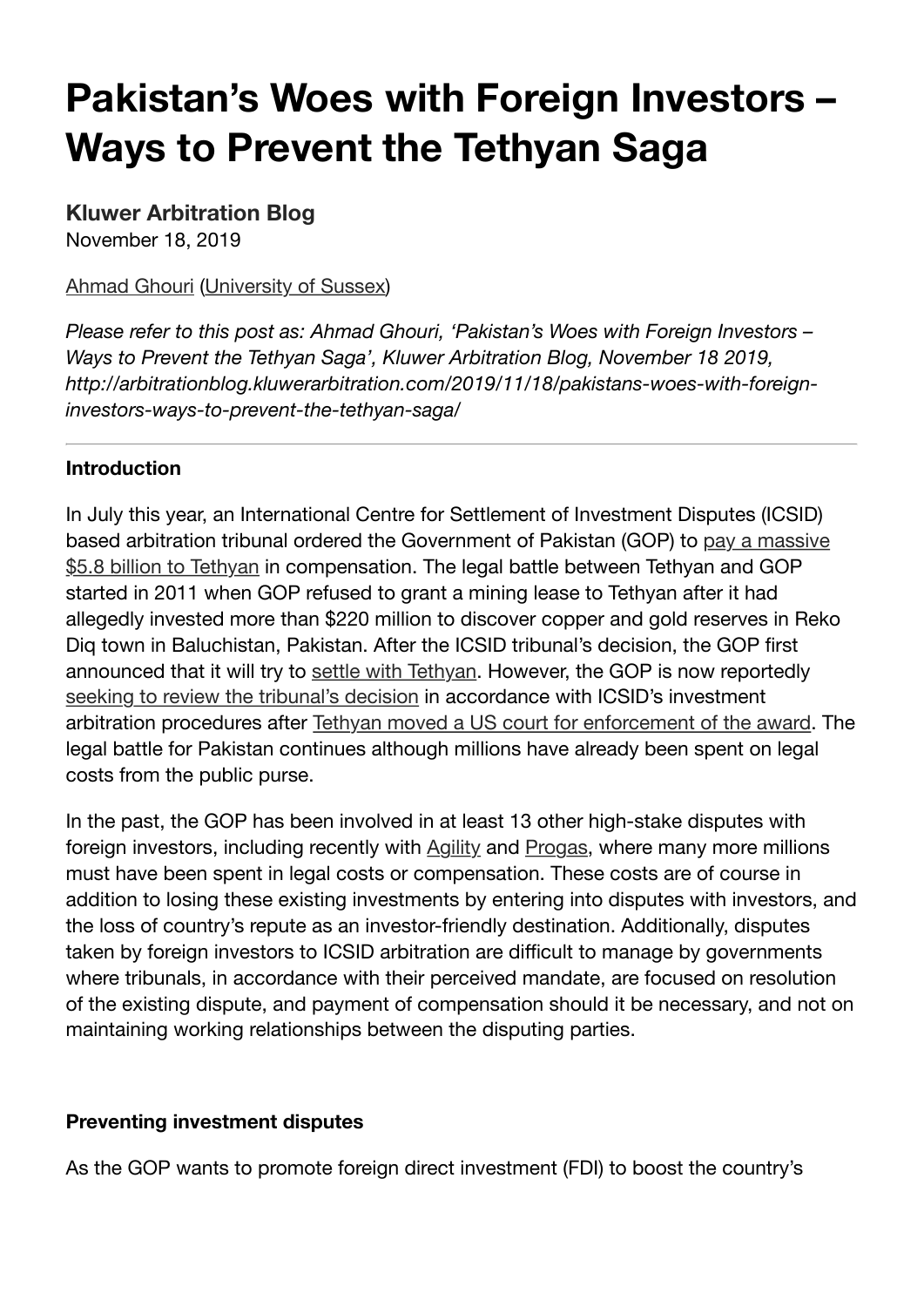economic development, it must devise a clear policy to avoid disputes with foreign investors. A radical option to stop foreign investors from taking their disputes to international arbitration is to terminate the existing (around) 50 bilateral investment treaties (BITs) that provide legal bases for international arbitration to foreign investors. However, such a radical measure without strengthening the domestic regime for protecting FDI can be counter-productive. Pakistani courts have in the past, without commenting on or disputing the merits of those cases, repeatedly interfered in the GOP's dealings with foreign investors. Although in most of those cases Pakistani courts interfered due to allegations of wrong doing on part of government officials, foreign investors and their investments have been put at risk. In such circumstances, investment arbitration under the existing BITs is the only neutral and effective remedy left for foreign investors.

Instead of terminating the existing BITs, the GOP needs to make a clear and comprehensive policy to prevent disputes with foreign investors from arising at the first place, rather than trying to resolve them at a later stage through ICSID or other international arbitration. The GOP also needs to build capacities to resolve such disputes locally.

#### **Ways forward**

The following sections of this post present three recommendations for the development of a comprehensive investment dispute prevention policy. These recommendations are specifically aimed at the GOP. However, they are equally useful for other developing countries that are seeking to reform their domestic policies to attract, facilitate and retain sustainable FDI that contributes to local economic and non-economic development.

#### 1. **Identify irritants from the start**

First, the GOP should make transparent procedures for pre-entry vetting of foreign investors and investments to identify possible irritants for both the government and foreign investors that may cause future disputes. For GOP, such irritants include any possible security and public order apprehensions. Pakistan currently has an openadmission system that does not require pre-screening and approval for incoming foreign investors. This open-admission policy requires careful reconsideration. Before foreign investors and investments are allowed into Pakistan, the GOP must consider their possible effects on public interest, public policy and public institutions; fundamental rights of citizens; the environment; critical infrastructure, technology and security of critical data; and the freedom and plurality of media and political activities. Foreign investors must also be required to submit information on, for example, their ownership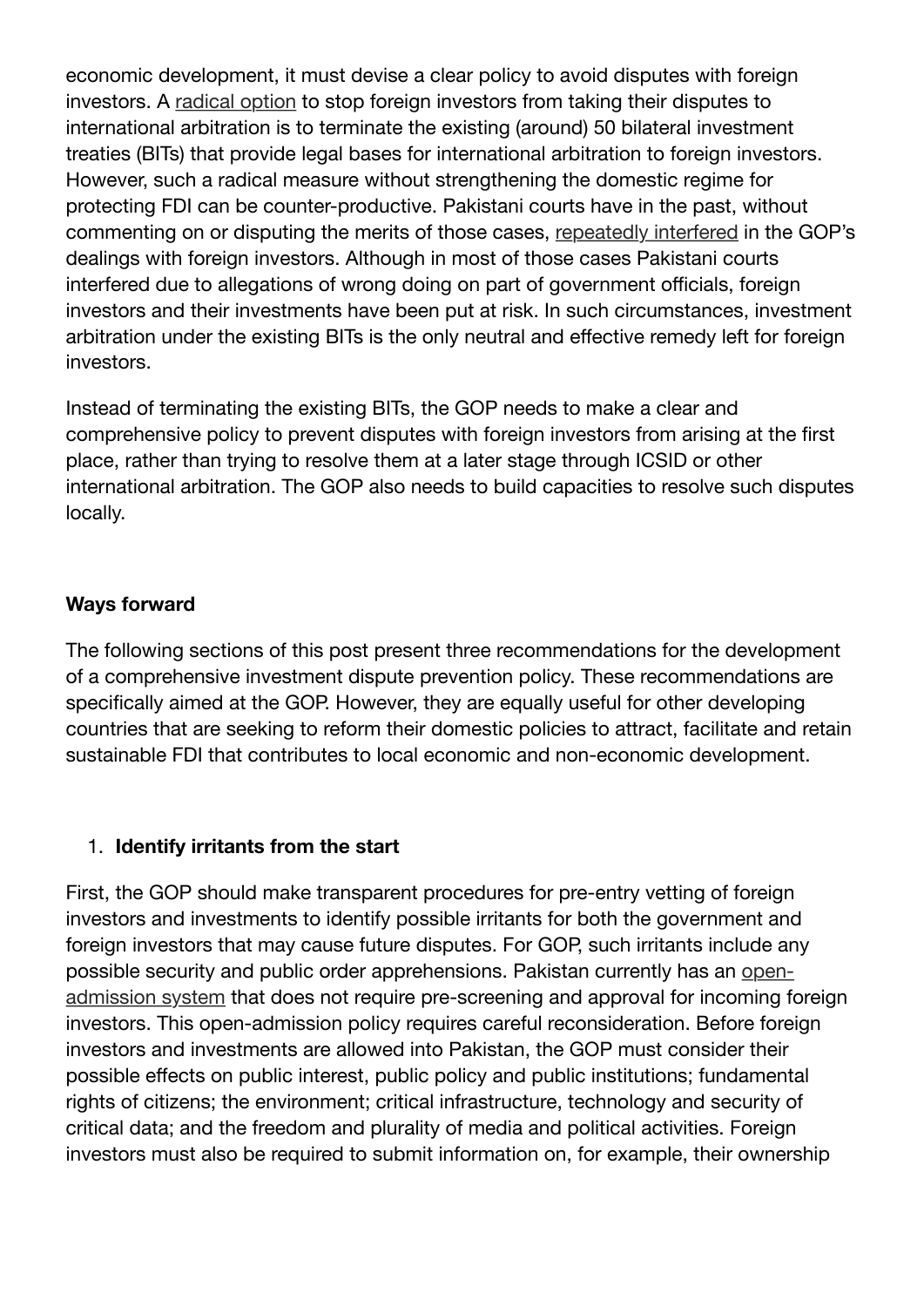structures, origin of funding for investments, and existing and planned operations in other countries.

For foreign investors, such irritants include, for example, a lack of quality and transparency in governance and management of foreign investments, and unaccountability of public officials. Foreign investments in the government infrastructure sector are considered 'public procurements' and are governed by the public procurement regulatory authorities set up by the federal and provincial governments. These authorities have been created for improving the governance, management, transparency, accountability and quality of public procurements. However, no such public authorities exist to achieve these objectives in other areas such as investments made to exploit natural resources and the private sector investments made either solely by a foreign investor or as a joint venture with a government or a private entity. Instead, such investments are negotiated, authorised, managed or governed by the relevant government Ministries, Divisions or Departments. In line with the public procurement regulatory authorities, the GOP should consider setting up a regulatory body to scrutinise foreign investments in these areas to ensure transparency, accountability and quality before formal agreements are signed or legally binding commitments are made.

#### 2. **Ensure facilitation throughout the life cycle of investments**

Second, the GOP should ensure facilitation throughout the life cycle of FDI. This life cycle begins with the first key stage of strategy for attraction by invitation to invest in priority sectors and fostering linkages between foreign and domestic firms. However, effective governance of the stages subsequent to attraction is also equally important to appease foreign investors. These lifecycle stages include ease of entry, establishment and retention; during and post-completion repatriation of earnings; and, most importantly, active assistance to support positive impacts on local population and contributions to local development.

The GOP's existing policies primarily focus on the attraction of FDI and no significant attention is being paid to the post-establishment care. For effective attraction of FDI, the government has created a central coordination mechanism at the Board of Investment (BOI) to ensure liaison among various federal and provincial public authorities that deal with foreign investors. This mechanism is intended to take up the issues relating to investment proposals with the concerned government departments for timely materialization of investment projects and to resolve any obstacles posed to the establishment of investments.

However, the government needs to create a more comprehensive investment facilitation policy that includes post-establishment care. Such policy should include mechanisms for observing the progress of FDI projects during their entire life-cycle. This could be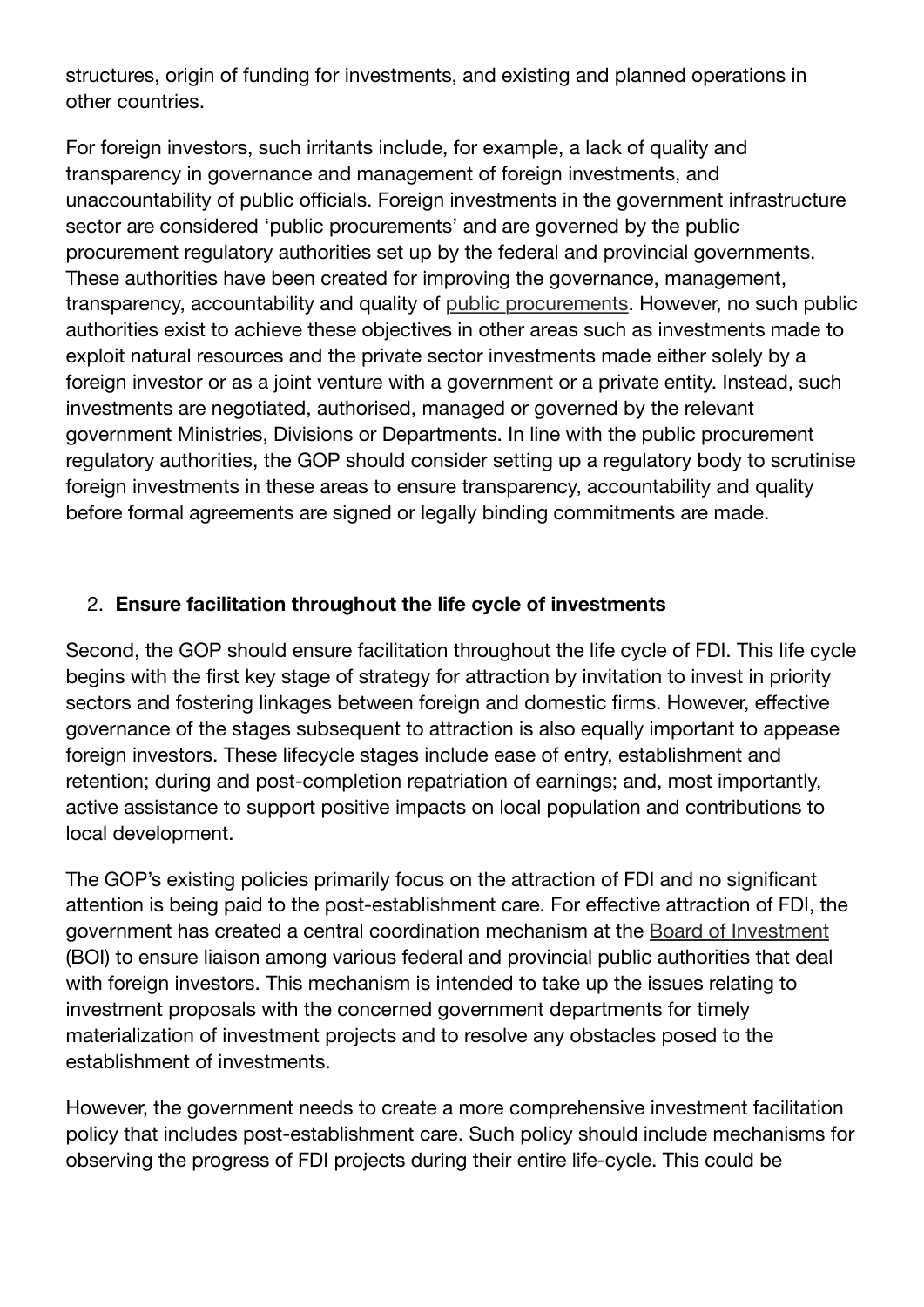achieved by further targeted support to ensure timely action by relevant government authorities to address any post-establishment problems faced by investors. This observation and targeted support will prevent issues from arising in the first place. It will also help identify actual issues faced by foreign investors and provide the possibility of their amicable resolution locally through negotiations before they escalate to international arbitration.

Additionally, it is important that such aftercare policy is not merely an emergency service delivered in sporadic *ad hoc* manner aimed at providing passive information or resolving instantaneous issues. Instead, it must be a strategically informed policy to promote longer term gains from FDI targeted at the development needs of Pakistan. A strategically informed aftercare policy can include, for example, training the local workers, helping with export promotion, obtaining larger premises for expansions, identifying local suppliers, helping in building a business case for new investments, and developing networks to improve productivity and competitiveness. In addition to preventing and early identification of disputes, these initiatives will help to attract new investments by boosting investor confidence and ease of doing business rating.

#### 3. **Create neutral and effective investor complaints and dispute resolution mechanisms**

Third, the GOP should create an effective and neutral investor complaints and dispute resolution mechanism. The BOI has announced the establishment of a dedicated cell to address grievances of investors and taking-up their issues with relevant government departments. The BOI is also considering the possibility of establishing an Alternate Dispute Resolution (ADR) Centre to provide a forum to settle investment related disputes domestically before approaching international dispute resolution agencies. As the policy with regards to these initiatives is not fully set out as yet, it is unclear how the BOI would ensure that foreign investors actively avail the services of BOI's grievances cell and ADR Centre prior to taking their disputes to international arbitration. The BOI needs to carefully weigh its options before such mechanisms are created. For example, the BOI needs to be clear as to whether it wants to create an investor complaints cell and play a supervisory or commanding role to address complaints against government departments in an effective manner, or whether it wants to play the role of a mediator for the resolution of disputes between foreign investors and government departments.

This question ultimately goes back to the BOI's mandate under the law, however, it will be more appealing to foreign investors if the BOI takes a commanding role in addressing investor complaints rather than becoming a mediator. A mediator is supposed to be a neutral intermediary having no vested interest in the dispute, and foreign investors are likely to be apprehensive of BOI's neutrality since it is primarily a mainstream government institution. A complaints cell at the BOI, on the other hand, appears to be a more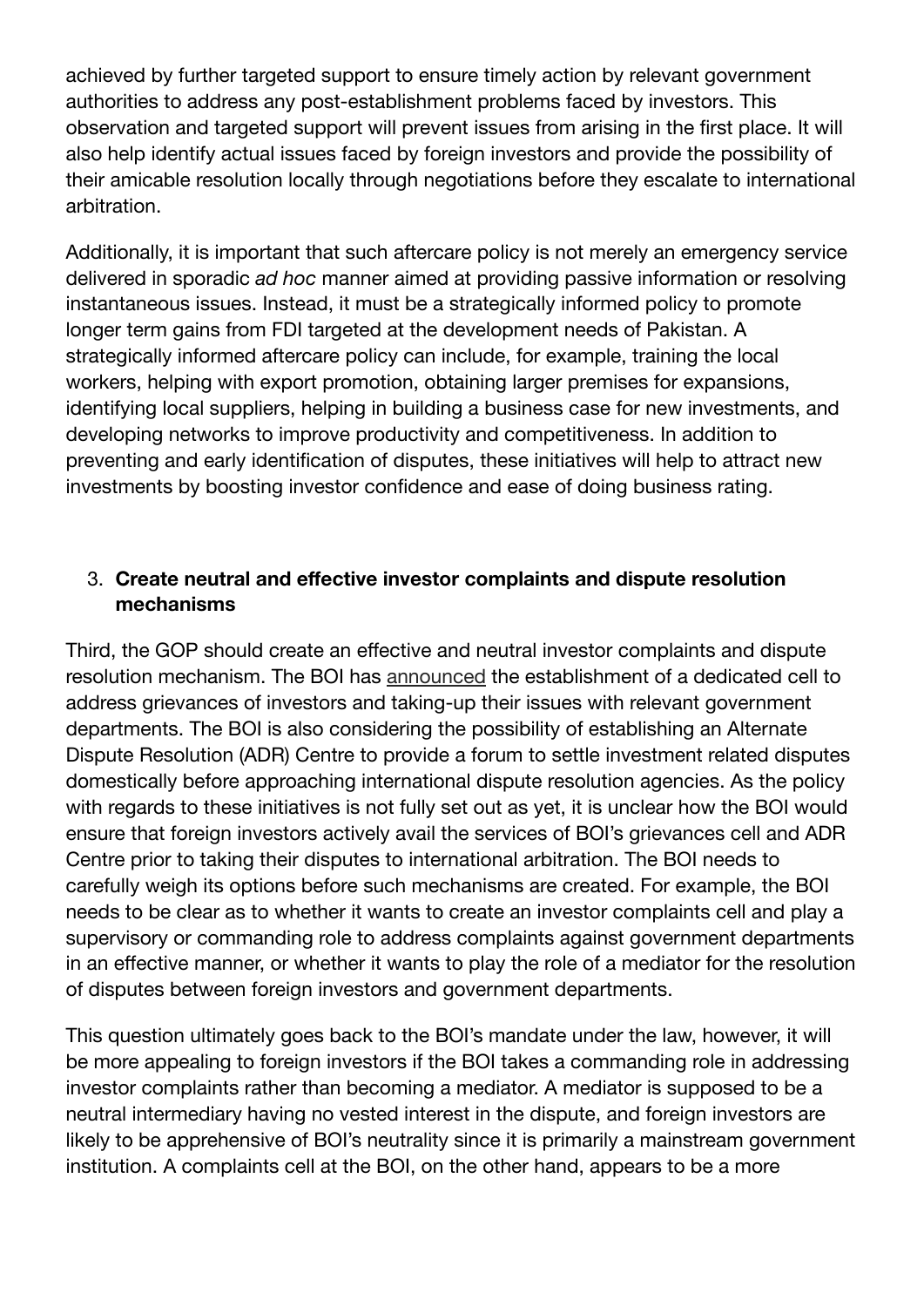convincing option instead of a mediation centre. The BOI can take notice of the complaints made by foreign investors against government authorities and intervene in a timely and effective manner to address those complaints in the spirit of cooperation and compromise.

Instead of an ADR Centre at the BOI, the GOP should consider the creation of a government backed, but fully autonomous, investment and commercial arbitration institution having a panel of independent local and foreign arbitrators. Such arbitration institution will be more attractive to foreign investors as compared to an ADR Centre because it will be both neutral and autonomous. Resolving disputes at a local arbitration forum by a mix of foreign and local experts having an in-depth knowledge of local realities, procedures and laws will be both time and cost effective. This will also boost investor confidence and attract more FDI. Private arbitration centres, such as the Centre for International Investment and Commercial Arbitration, have evolved but such centres cannot flourish unless they are backed by the government and are included in privatepublic contracts as an arbitration forum. Otherwise, the best way forward is that the government creates an autonomous arbitration institution that is fully backed by the government but operates independently and in accordance with international best practices. These developments will, of course, need to come hand in hand with the modernisation of Pakistani arbitration law that is based on the colonial era Arbitration Act 1940. Useful inferences can be drawn in this regard from the recent legislative developments in India, which has – following the footsteps of arbitration institutions created by Singapore and Hong Kong – set up a high level Arbitration Council to institutionalise and supervise arbitration proceedings in India.

#### **Conclusion**

As any other developing country, Pakistan needs more FDI that contributes to its sustainable development objectives. Disputes with foreign investors incur both reputational and financial costs. The GOP needs to make a clear and comprehensive policy to prevent disputes with foreign investors from arising in the first place rather than trying to resolve them at a later stage through international arbitration. A comprehensive dispute prevention policy would ensure that possible irritants for both investors and the host government are identified from the start so that both parties make informed and measured choices. Such policy would also ensure facilitation and care throughout the life cycle of FDI and not just at the time of its admission and entry. A life cycle-oriented aftercare policy would be based on continuous observation and targeted support to deal with issues that can lead to disputes. The host government can also strategically embed the aftercare policies into its long-term sustainable development objectives. Additionally, the GOP should also create a neutral and effective complaints mechanism to provide investors an opportunity to resolve their issues with public authorities amicably. In this regard, it is also imperative to develop domestic arbitration regime and institutions having